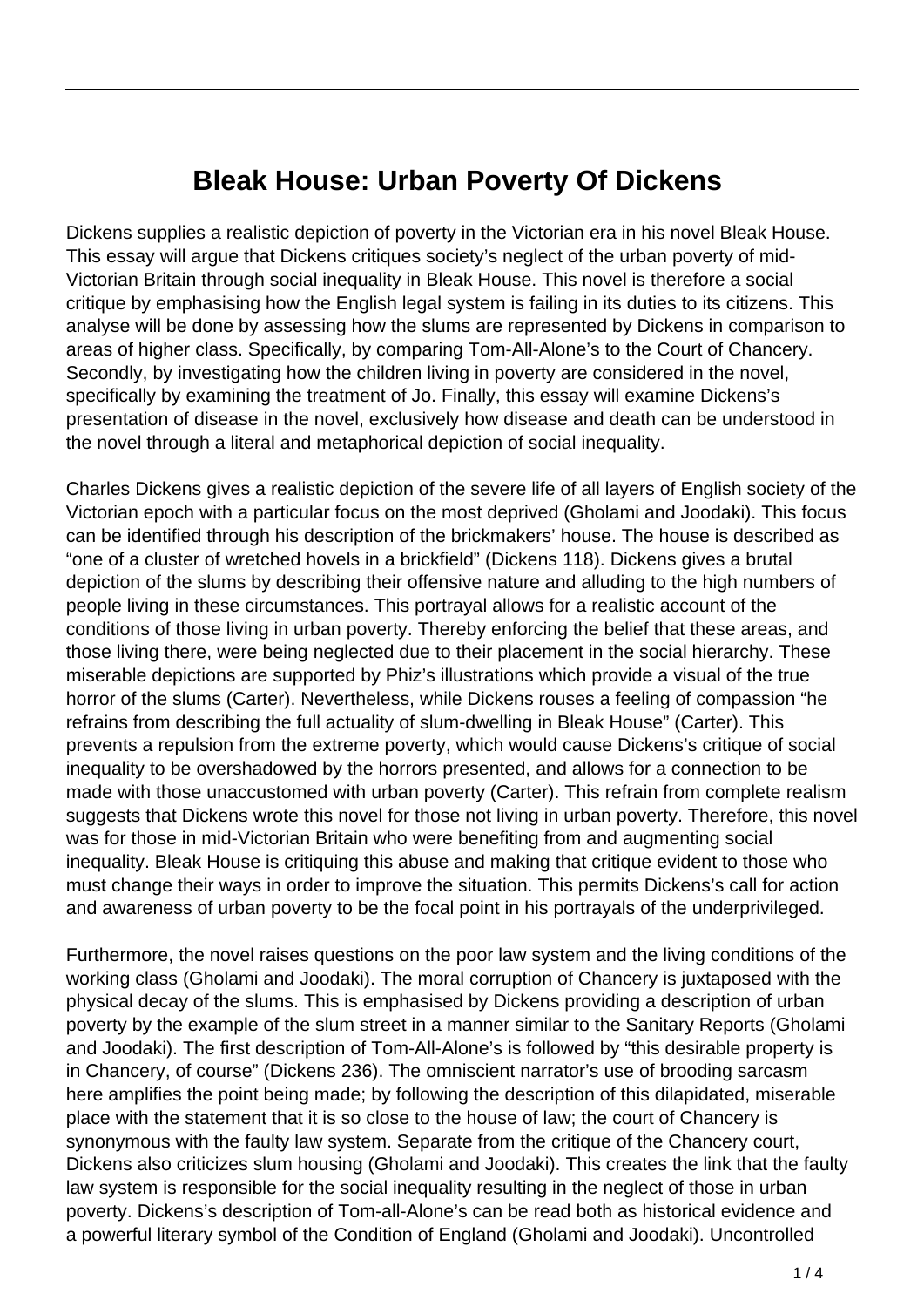industrialization contributed, in Dickens's opinion, to misery, decay and disease. Similarly, Chancery is represented as a bitter metaphor of moral corruption which encompasses the upper classes (Gholami and Joodaki). The Court of Chancery is not protecting the weakest members of its society, those living in urban poverty, instead it is providing financial support for its lawyers.

Dickens pays particular attention to the children of poverty suffering from this neglect, in his novel. This is most evident in the portrayal of Jo, the homeless crossing-sweeper. The child is described in the novel as being a "horrible creature" (Dickens 240). This description depicts the disgust of the higher classes towards those less fortunate. Dickens's choice to have this treatment directed towards a child emphasises the cruel disregard that this society condemned on the urban poverty, as children are often associated with innocence. This depiction also emphasises the severity of social inequality as it identifies that some were born into urban poverty and have no other options or chances to move up the social hierarchy. To further establish this point, repulsion is apparent in the meeting of Jo and Lady Dedlock. Despite the child assisting the woman and her approaching him, she treats Jo as a savage whom she must fear and avoid for her own safety. This fear of Lady Dedlock's would be relevant for the Victorian time period as Charles Darwin's theory of evolution would have been just surfacing. The theory of humans evolving from a primitive species terrified people as they believed that this implied that human beings could also devolve. Lady Dedlock is depicting this fear of being associated with a "brute" (Dickens 237) resulting in becoming a brute herself therefore, being negligent of this child due to fear for self. Thus, Dickens is using Lady Dedlock here to represent the Victorian society's treatment of children living in urban poverty and furthermore, the neglect of these children. This neglect is depicted to source from a fear for self. This is apparent when the Lady "recoils" (Dickens 240) from the child and when she states "don't talk to me, and stand farther from me" (Dickens 239). These statements are reactions of panic and dread. A similar yet juxtaposing form of social inequality is depicted by Mr.Chadband. As the minister pretends to be a deeply religious man, he presents himself as being pious by conforming to the Victorian beliefs that the poor's most urgent need was for religious and moral elevation as "poverty was God's just punishment for the culpable" (Fasick). Despite Jo's demands that "you let me alone" (Dickens 377) Mr. Chadband ignores these contests as he does not view Jo as a child or a person but rather as "a precious instrument in my hands" (Dickens 377). While the characters here believe that they are improving the boy it is evident that they are forcing their own ideals onto the child as they perceive themselves to be more divine individuals as they have "the light of Terewth" (Dickens 381), which they deem Jo to be devoid of.

The young boy is depicted as being so "stone blind and dumb" (Dickens 236) that he is incapable of experiencing any pleasure more than that of a beast. This belief is further established when Jo is compared to "the other lower animals" (Dickens 237) in being unable to understand human expressions of reading and writing. He is depicted to enjoy "a band of music" (Dickens 237) along with a dog thus, being associated and perceived as another animal. Social inequality is encouraged in this society as the disadvantaged are not perceived as humans but rather more animal-like. There is a contradiction from the expected Victorian portrayal of poverty, however, as the omniscient narrator states "how far above the human listener is the brute" (Dickens 238). This statement implies that those living in poverty are superior as they are unable to be contaminated by material possessions and human creations thus, allowing them to access and enjoy the simple joys in life, such as listening to music. The novel is therefore shown to not agree with the Victorian ideals that those living in urban poverty are lesser human beings.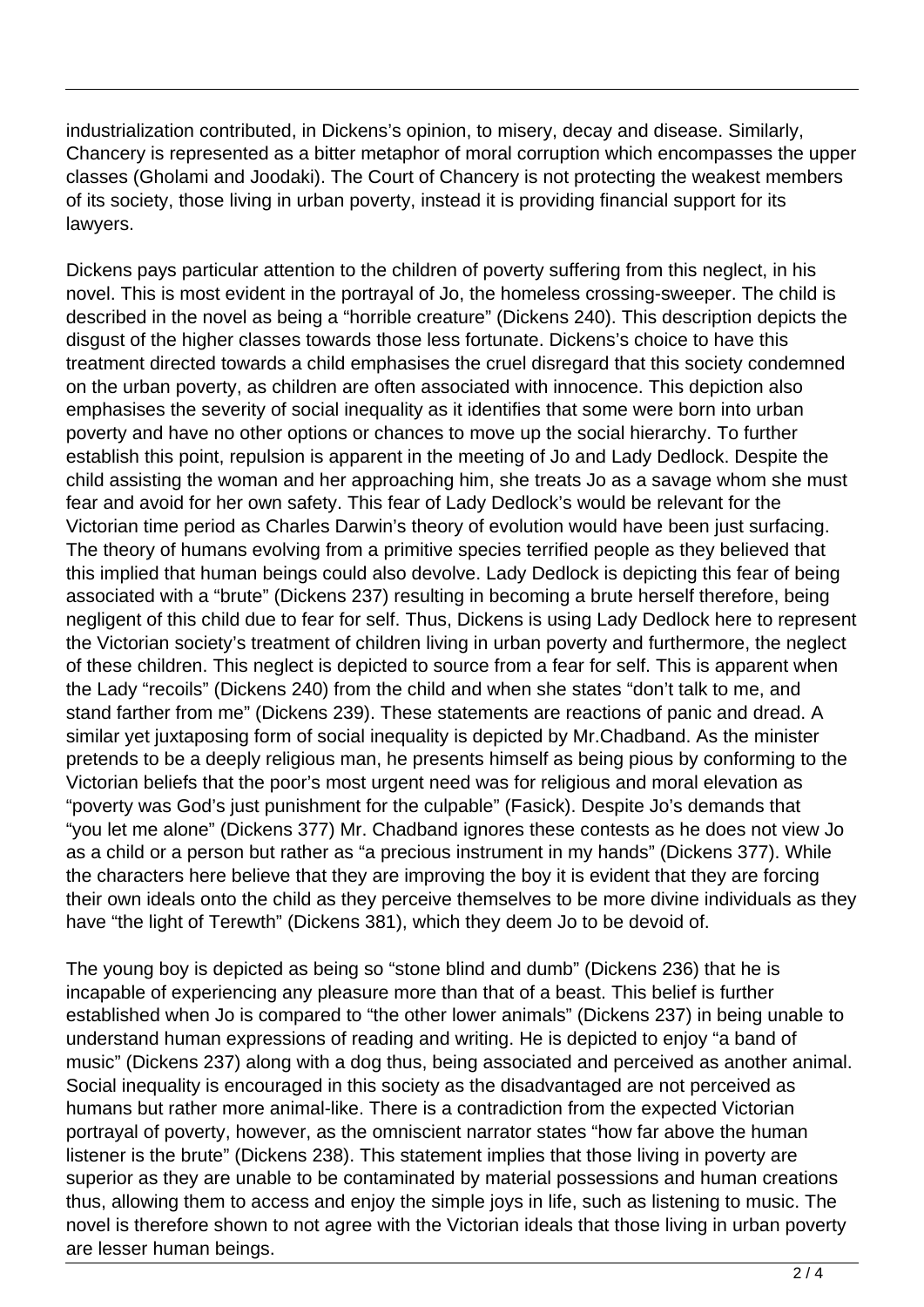A similar link to nature is made when the novel deals with disease. Many of the deaths in Bleak House are due to bodily malfunction and disease. Disease can be seen "as a metaphor for systemic and systematic societal ills such as economic disparity" (Higgs). Through this metaphorical understanding of death and disease Jo's death can be comprehended in two ways; his demise represents economic disparity, or his decease is resulted from economic disparity (Higgs). Both understandings link death with social inequality. This correlation results in the poor being regarded as filth due to the filth they live in. This further established a reason to enforce social inequality and to be negligent of urban poverty. Thus, a solution was resolved to prevent being 'tainted', by policing the bodies of the poor, literally and figuratively (Higgs). Dickens's depiction of Jo's suffering and his sentimental death demonstrates the misapplication of these solutions and their tragic results (Higgs). As a crossing-sweeper Jo is responsible for moving away dirt and excrement to better allow pedestrians to pass by. His body, however, is associated with the filth that he helps to contain and dispel (Higgs). Therefore, he is that which must be swept away, or "move on" (Dickens 291), to allow for others' safe passage through the city (Higgs). Neglect of urban poverty due to social inequality is again evident as the law regards this human boy as a contamination of filth.

While Dickens is operating on a metaphorical level, he also employs disease as a literal literary device. He presents a very realistic depiction of smallpox as experienced in mid-Victorian England. Dickens employs illness in a literal understanding to achieve his goals for social reformation through his fictions (Higgs). The build-up of filth on the streets and threat of contamination were highly relevant fears of the Victorians. This is portrayed in the novel through reeking smells and sights in the slums and those living in such conditions being described as "the fever" (Dickens 331). Mr. Snagsby and Mr. Bucket are depicted as visitors to these horrors, separated from such situations due to their economic well-being. The underprivileged living in urban poverty, however, are forced to be subjected to such environments continuously so that it becomes normalised to them. Disease and death are depicted as being a regular occurrence for those living in urban poverty. This is supported when Jo states "they dies more than they lives, according to what I see" (Dickens 453). The slums are understood to be the diseased part of the social body in Victorian society. Dickens, however, depicts disease as being inconsiderate of a person's wealth. Disease does not take part in the social inequality. It is therefore a human construct to associate urban poverty with disease as members outside of this category are also depicted to contract diseases, such as Charley and Esther. Dickens provides an excuse for why the society of mid-Victorian Britain should not neglect those in urban poverty.

In conclusion, Bleak House represents a profound analysis of the great socio-economic problem of lower classes (Gholami and Joodaki). This novel, therefore, reveals the importance of the material well-being and wealth in the life of English society (Gholami and Joodaki). This essay argued that Dickens critiques society's neglect of the urban poverty of mid-Victorian Britain through social inequality in Bleak House. This novel is therefore a social critique by emphasising how the English legal system is failing in its duties to its citizens. This was argued by first assessing how the slums are represented by Dickens in comparison to areas of higher class. Specifically, by comparing areas such as Tom-All-Alone's, and the brickmakers' house to the Court of Chancery. Secondly, by investigating how the children living in poverty are considered in the novel, specifically by examining the treatment of Jo. Finally, this essay examined Dickens's presentation of disease in the novel, exclusively how disease and death can be understood in the novel through a literal and metaphorical depiction of social inequality. Therefore, Bleak House critiques inequality in Victorian society, it displays the abuses of the